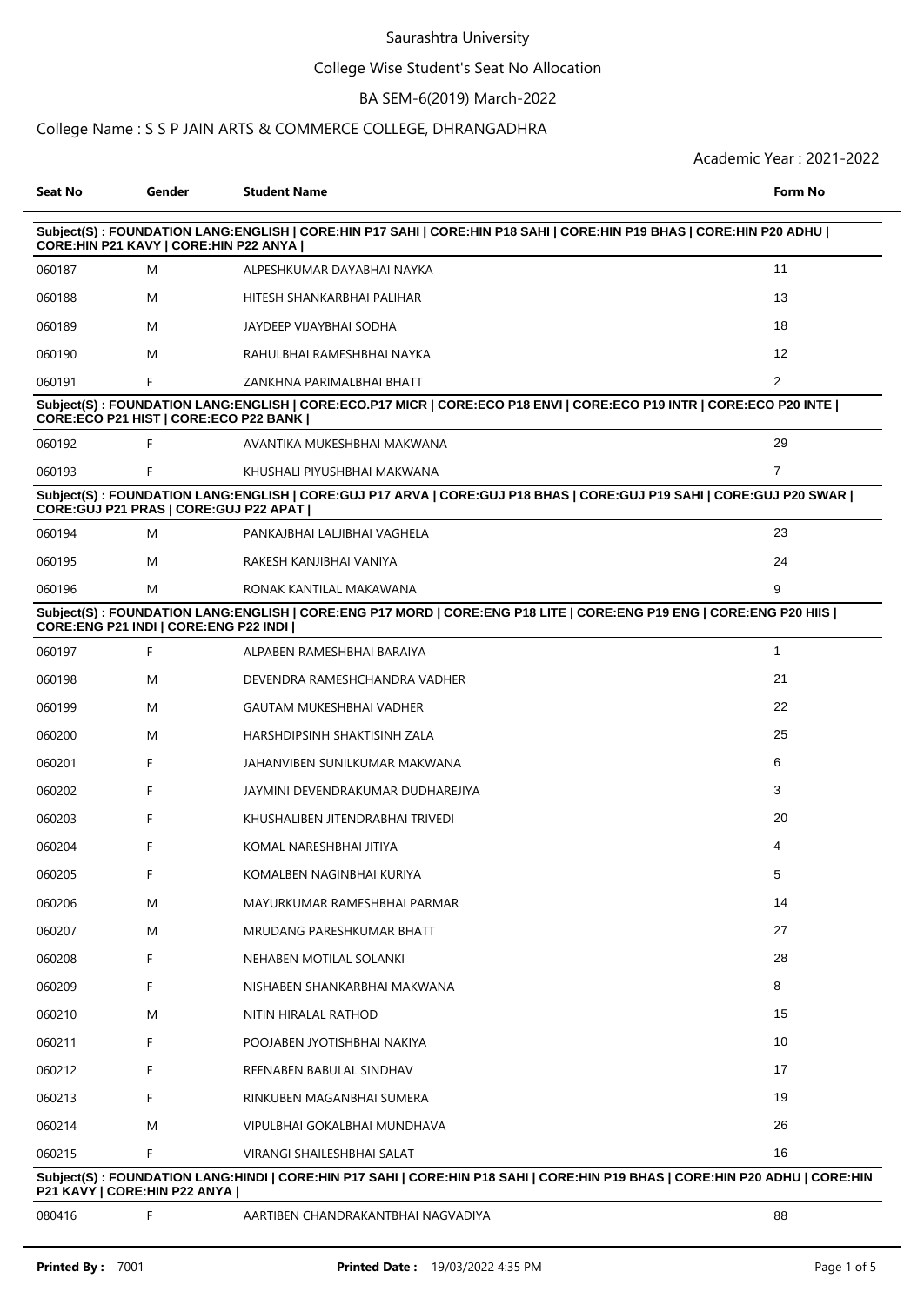## College Wise Student's Seat No Allocation

# BA SEM-6(2019) March-2022

# College Name : S S P JAIN ARTS & COMMERCE COLLEGE, DHRANGADHRA

Academic Year : 2021-2022

| 106<br>F.<br>080417<br>ANITABEN JASVANTBHAI SOLANKI    |  |
|--------------------------------------------------------|--|
|                                                        |  |
| 116<br>F<br>080418<br>ANJUMAN ASIFMAHMAD TRAHIYA       |  |
| F.<br>117<br>080419<br>ANSUYABEN DEVJIBHAI TRETIYA     |  |
| 46<br>080420<br>M<br>ARUNBHAI DEVSHIBHAI DABHI         |  |
| 96<br>F.<br>080421<br>AVNI KANJIBHAI RATHOD            |  |
| 107<br>F<br>080422<br>BHAVNA KISHORBHAI SOLANKI        |  |
| 132<br>F.<br>080423<br>BHOOMIBA AJAYSINH ZALA          |  |
| 133<br>F<br>080424<br>BHUMIBA GHANSHYAMSINH ZALA       |  |
| 44<br>080425<br>M<br>CHAMANBHAI JAGABHAI CHHANIYARA    |  |
| F.<br>45<br>080426<br>DARSHANA BHARATKUMAR CHHATBAR    |  |
| 134<br>M<br>080427<br>DEVENDRASINH KIRITSINH ZALA      |  |
| 135<br>080428<br>M<br>DEVENDRASINH MANGALSINH ZALA     |  |
| 53<br>080429<br>M<br>DEVRAJ MANGABHAI GUTHAVADIYA      |  |
| 65<br>080430<br>M<br>DILIPKUMAR MANSUKHBHAI KOPANIYA   |  |
| 83<br>080431<br>F.<br>DIPALI ARJANBHAI MEVADA          |  |
| 121<br>F.<br>080432<br>GUNJALI DAHYALAL VAGHELA        |  |
| 36<br>F.<br>080433<br>HARSHABEN KALUBHAI BAR           |  |
| 93<br>080434<br>M<br>HARSHADKUMAR JAGDISHBHAI PARMAR   |  |
| 40<br>080435<br>F.<br>HEENABANU HAMIDKHAN BLOCH        |  |
| 54<br>F.<br>080436<br>HIRALBEN BHAGVANBHAI HADIYAL     |  |
| 136<br>080437<br>M<br>INDRASINH LALUBHA ZALA           |  |
| F.<br>137<br>080438<br>JALPABA GHANSHYAMSINH ZALA      |  |
| F<br>138<br>080439<br>JALPABA VIRENDRASINH ZALA        |  |
| 94<br>080440<br>M<br>JAYDIPKUMAR MUKESHBHAI PARMAR     |  |
| 139<br>M<br>080441<br>JAYENDRASINH PRATAPSINH ZALA     |  |
| F<br>118<br>080442<br>JYOTSANABEN RAMABHAI UDECHA      |  |
| 84<br>F<br>080443<br>KAJALBEN RAJABHAI MEVADA          |  |
| F<br>110<br>080444<br>KANTA AMARSHIBHAI SOLANKI        |  |
| 66<br>M<br>080445<br>KISHANBHAI PRAHALADBHAI KOPRANIYA |  |
| F<br>141<br>080446<br>KOMALBA INDRAJITSINH ZALA        |  |
| 95<br>M<br>080447<br>MAHESHBHAI RAMJIBHAI PARMAR       |  |
| 130<br>080448<br>M<br>MAHESHBHAI DILUBHAI VIRANI       |  |
| 131<br>M<br>080449<br>MANASBHAI CHANDULAL VYAS         |  |
| F<br>61<br>080450<br>MANSHI NAVINBHAI KANJIYA          |  |
| 39<br>F<br>080451<br>MERAJ IQBALBHAI BHOCHA            |  |
| 111<br>M<br>080452<br>MITULKUMAR HIMMATBHAI SURELA     |  |
| 104<br>080453<br>M<br>MOHIT BALDEVBHAI SINDHAV         |  |

**Printed By :** 7001 **Printed Date :** 19/03/2022 4:35 PM **Printed By :** 7001 Page 2 of 5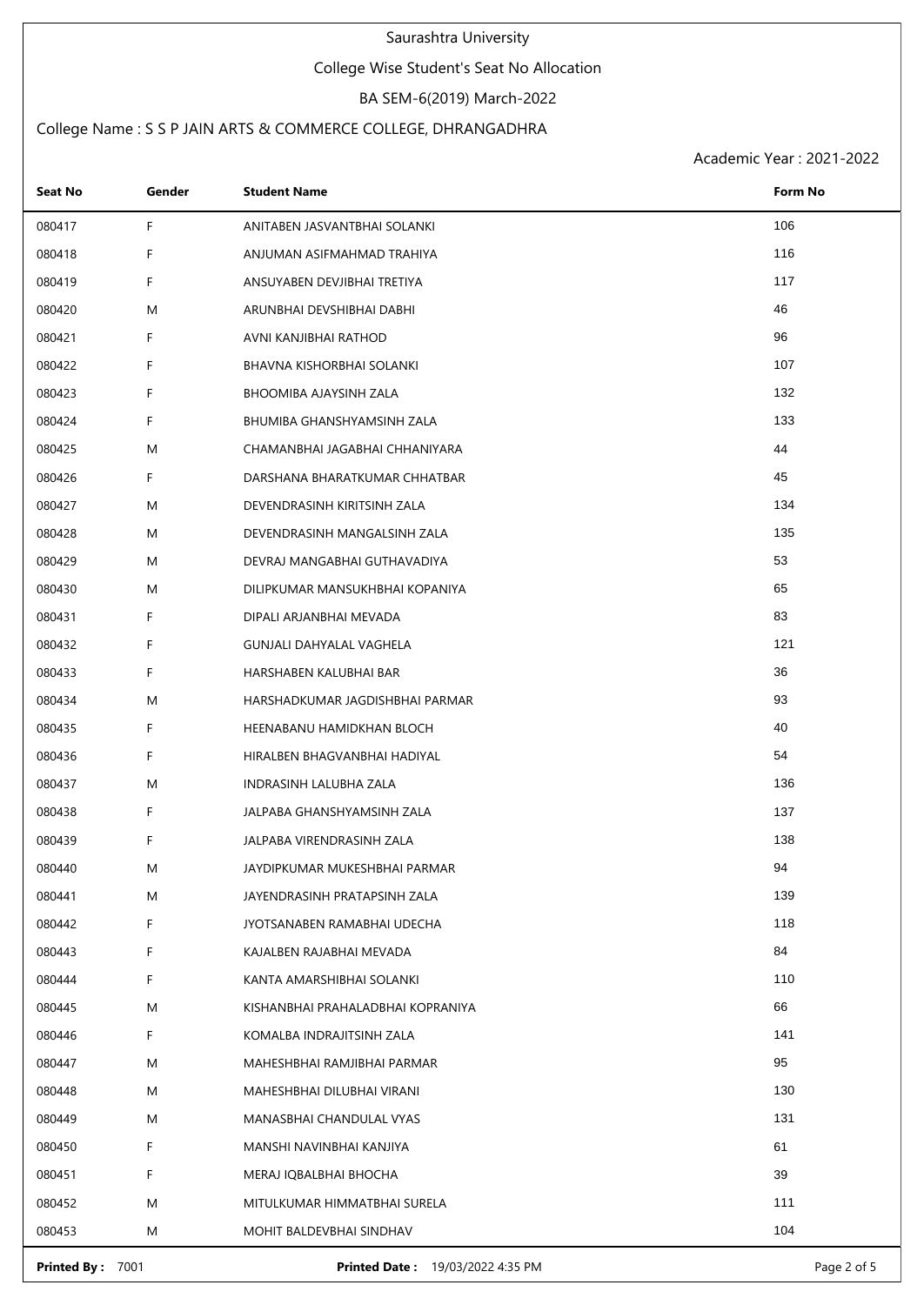## College Wise Student's Seat No Allocation

# BA SEM-6(2019) March-2022

# College Name : S S P JAIN ARTS & COMMERCE COLLEGE, DHRANGADHRA

| Seat No                                                                                                                                                      | Gender | <b>Student Name</b>              | Form No     |  |
|--------------------------------------------------------------------------------------------------------------------------------------------------------------|--------|----------------------------------|-------------|--|
| 080454                                                                                                                                                       | F      | NAYANABEN DHANJIBHAI KHAKHADIYA  | 63          |  |
| 080455                                                                                                                                                       | F      | NIDHIBEN DEVJIBHAI GOLTAR        | 52          |  |
| 080456                                                                                                                                                       | F      | NISHABEN RAMESHBHAI LODARIYA     | 72          |  |
| 080457                                                                                                                                                       | F      | NISHABEN PARSINGBHAI RATHVA      | 101         |  |
| 080458                                                                                                                                                       | F.     | PARVATIBEN JIVANBHAI MAKVANA     | 76          |  |
| 080459                                                                                                                                                       | F      | PARVATIBEN RAMESHBHAI MAKWANA    | 77          |  |
| 080460                                                                                                                                                       | F      | POOJABEN VASHARAMBHAI CHAUHAN    | 42          |  |
| 080461                                                                                                                                                       | M      | PRAKASHBHAI SHAMBHUBHAI BHARMANI | 37          |  |
| 080462                                                                                                                                                       | F      | PRATHANA RANCHHODBHAI MAKWANA    | 78          |  |
| 080463                                                                                                                                                       | M      | PRATIK JITENDRABHAI MAHETA       | 74          |  |
| 080464                                                                                                                                                       | F      | PRIYABA PRADIPSINH ZALA          | 144         |  |
| 080465                                                                                                                                                       | M      | PUSHPRAJSINH YUVRAJSINH ZALA     | 145         |  |
| 080466                                                                                                                                                       | F      | RAJVIBA PRAHLADSINH ZALA         | 146         |  |
| 080467                                                                                                                                                       | M      | RAMESH RAYSINGBHAI MULADIYA      | 86          |  |
| 080468                                                                                                                                                       | F      | RIMPAL DAYARAMBHAI JADAV         | 56          |  |
| 080469                                                                                                                                                       | F      | RISHITA AJAYBHAI DHAMECHA        | 49          |  |
| 080470                                                                                                                                                       | M      | SANJAYSINH BHARATSINH VAGHELA    | 123         |  |
| 080471                                                                                                                                                       | F.     | SARASVATI GIRISHBHAI VAGHELA     | 124         |  |
| 080472                                                                                                                                                       | M      | SAVAN KISHANBHAI MAKWANA         | 79          |  |
| 080473                                                                                                                                                       | F      | SUJANBEN RAFIKBHAI SHEKH         | 103         |  |
| 080474                                                                                                                                                       | M      | TIPUBHAI LABHUBHAI VICHHIYA      | 127         |  |
| 080475                                                                                                                                                       | F      | URVASHIBA PRUTHVIRAJSINH ZALA    | 148         |  |
| 080476                                                                                                                                                       | F      | USHABEN SINDHABHAI LODARIYA      | 73          |  |
| 080477                                                                                                                                                       | F      | VARSHABEN MATHURBHAI JADAV       | 59          |  |
| 080478                                                                                                                                                       | F      | VARSHABEN LAXMANBHAI NAGVADIYA   | 89          |  |
| 080479                                                                                                                                                       | M      | VINODBHAI PRAHALADBHAI KOPRANIYA | 67          |  |
| 080480                                                                                                                                                       | M      | VIRENDRASINH JATUBHA ZALA        | 149         |  |
| 080481                                                                                                                                                       | F      | YOGITABA JITENDRASINH ZALA       | 150         |  |
| Subject(S): FOUNDATION LANG:HINDI   CORE:ECO.P17 MICR   CORE:ECO P18 ENVI   CORE:ECO P19 INTR   CORE:ECO P20 INTE  <br>CORE:ECO P21 HIST   CORE:ECO P22 BANK |        |                                  |             |  |
| 080482                                                                                                                                                       | M      | ABHAYKUMAR MANISHBHAI LAKHTARIYA | 69          |  |
| 080483                                                                                                                                                       | M      | AKSHAYKUMAR DASHARATHBHAI VASANI | 126         |  |
| 080484                                                                                                                                                       | M      | AMITBHAI LAKHABHAI MAKVANA       | 75          |  |
| 080485                                                                                                                                                       | M      | ANANDKUMAR GHANSHYAMBHAI VIRANI  | 129         |  |
| 080486                                                                                                                                                       | M      | ANILKUMAR GOPALBHAI MEVADA       | 82          |  |
| 080487                                                                                                                                                       | M      | DASHARATH GOVINDBHAI KHAMBHALA   | 64          |  |
| 080488                                                                                                                                                       | F      | FIZA BASIRBHAI MAYAK             | 81          |  |
| Printed By: 7001                                                                                                                                             |        | Printed Date: 19/03/2022 4:35 PM | Page 3 of 5 |  |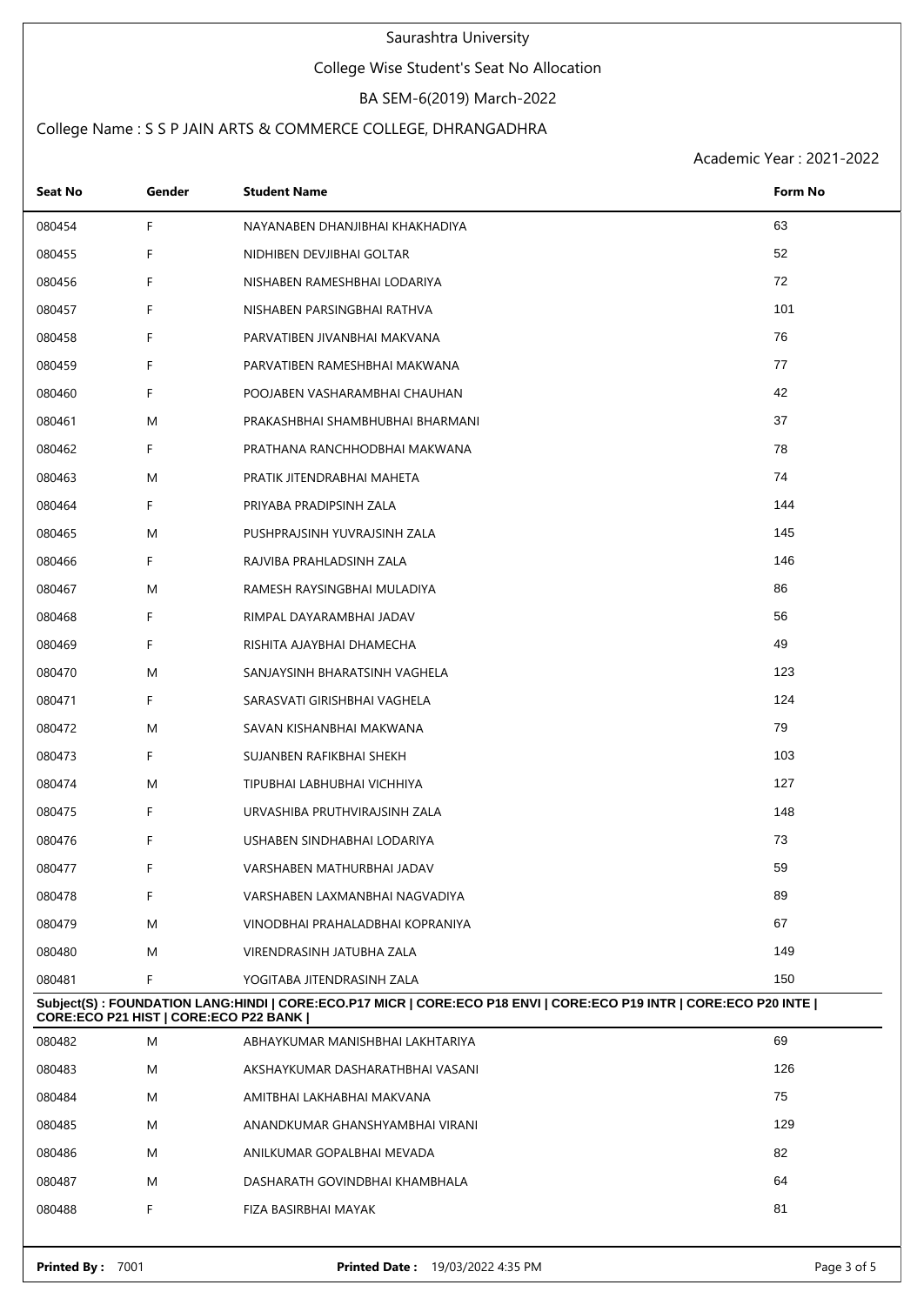## College Wise Student's Seat No Allocation

# BA SEM-6(2019) March-2022

# College Name : S S P JAIN ARTS & COMMERCE COLLEGE, DHRANGADHRA

| Seat No                                 | Gender | <b>Student Name</b>                                                                                               | Form No |
|-----------------------------------------|--------|-------------------------------------------------------------------------------------------------------------------|---------|
| 080489                                  | F      | HIRALBEN KISHORBHAI LAKHATARIYA                                                                                   | 68      |
| 080490                                  | F      | JAGRUTIBEN PITAMBARBHAI HADIYAL                                                                                   | 55      |
| 080491                                  | F      | JANAKBEN RAJESHBHAI BAMANIYA                                                                                      | 34      |
| 080492                                  | F      | KOMALBEN DAYABHAI ZALA                                                                                            | 142     |
| 080493                                  | M      | LALJIBHAI VIKRAMBHAI ADGAMA                                                                                       | 32      |
| 080494                                  | F      | MAYABEN MANISHKUMAR VANAND                                                                                        | 125     |
| 080495                                  | F      | MEERABEN JAYANTIBHAI RATHOD                                                                                       | 98      |
| 080496                                  | M      | NIKULBHAI ZAVERBHAI CHAVDA                                                                                        | 43      |
| 080497                                  | M      | RAHUL BHIKHAJI RATHOD                                                                                             | 99      |
| 080498                                  | F      | REKHABEN RAMESHBHAI RATHOD                                                                                        | 100     |
| 080499                                  | F      | VARSHA ARAJANBHAI MUNDHAVA                                                                                        | 87      |
| 080500                                  | M      | VIPULBHAI BHANJIBHAI SURELA                                                                                       | 112     |
| CORE: GUJ P21 PRAS   CORE: GUJ P22 APAT |        | Subject(S): FOUNDATION LANG:HINDI   CORE:GUJ P17 ARVA   CORE:GUJ P18 BHAS   CORE:GUJ P19 SAHI   CORE:GUJ P20 SWAR |         |
| 080501                                  | M      | AJAY JADUBHAI VADECHA                                                                                             | 120     |
| 080502                                  | M      | AMITKUMAR RAMESHBHAI CHAROLA                                                                                      | 41      |
| 080503                                  | M      | ANILKUMAR ARJANBHAI BAJANIYA                                                                                      | 33      |
| 080504                                  | F      | ANJALI CHHAGANBHAI PARMAR                                                                                         | 92      |
| 080505                                  | F      | BABITABEN SURESHBHAI RATHOD                                                                                       | 97      |
| 080506                                  | M      | BHAVESH JAYESHBHAI BHATT                                                                                          | 38      |
| 080507                                  | M      | BHAVESHKUMAR BALDEVBHAI GAMARA                                                                                    | 50      |
| 080508                                  | M      | HARDIK SURESHBHAI LODARIYA                                                                                        | 71      |
| 080509                                  | M      | IRSHADBHAI IKBALBHAI MOVAR                                                                                        | 85      |
| 080510                                  | F      | ISHA GHANSHYAMBHAI TARBUNDIYA                                                                                     | 113     |
| 080511                                  | M      | JAYPALBHAI KHODABHAI GHELDIYA                                                                                     | 51      |
| 080512                                  | M      | JAYRAJSINH JAGDISHSINH ZALA                                                                                       | 140     |
| 080513                                  | F      | JAYSHREE BIJALBHAI SOLANKI                                                                                        | 108     |
| 080514                                  | F      | JYOTIBEN DEVAJIBHAI SOLANKI                                                                                       | 109     |
| 080515                                  | F      | KAJALBEN GHANSHYAMBHAI NAKIYA                                                                                     | 90      |
| 080516                                  | F.     | KAJALBEN GHANSHYAMBHAI TARBUNDIYA                                                                                 | 114     |
| 080517                                  | M      | LALAJIBHAI BANABHAI UGHREJA                                                                                       | 119     |
| 080518                                  | M      | MAHESH DHIRAJLAL LAKUM                                                                                            | 70      |
| 080519                                  | M      | MANSUKHBHAI CHANDUBHAI SARLA                                                                                      | 102     |
| 080520                                  | F.     | MITALI ASHWINBHAI DAXINI                                                                                          | 48      |
| 080521                                  | M      | MOHINUDIN MUSTAKBHAI MAMANI                                                                                       | 80      |
| 080522                                  | M      | MUJAIDBEG MUSTUFABEG MIRZA                                                                                        | 105     |
| 080523                                  | M      | NARENDRABHAI BHUPATBHAI KHAKHADIYA                                                                                | 152     |